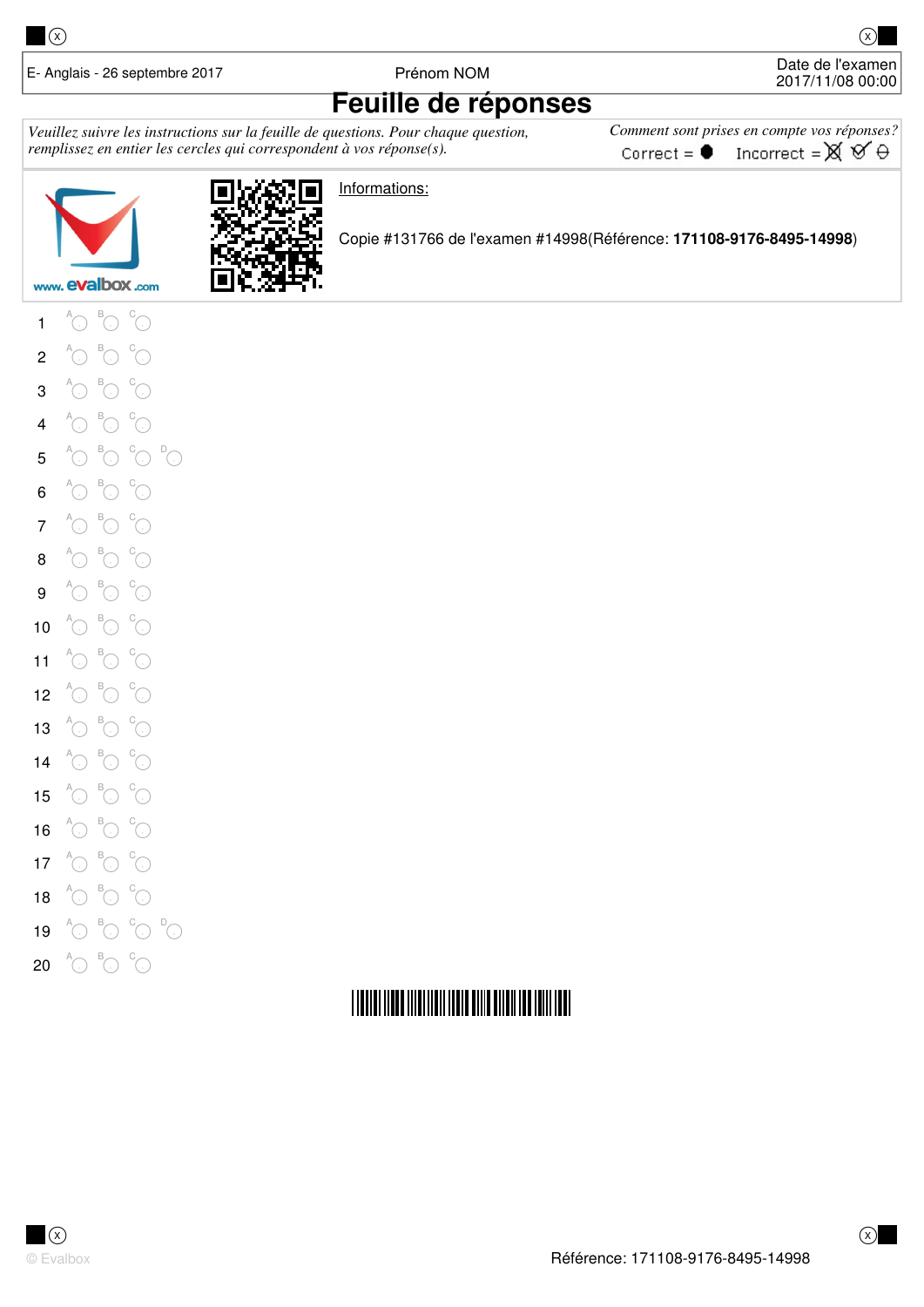E- Anglais - 26 septembre 2017 Christine De Sousa 2017/11/08 00:00

# **Feuille de questionnaire**

*Ne pas répondre ici sur la feuille des questions de l'examen! Utilisez la feuille de réponse prévue à cet effet.* 



Informations: (20 questions)

Copie #131766 de l'examen #14998 (Référence: **171108-9176-8495-14998**)

www. evalbox.com

- **1** Il y a un supplément pour la quatrième personne
- there is no extra charge for the fourth person
- $-\circledcirc$  there is a supplement for the third person
- $\sim$  c there is an extra charge for the fourth person

 **2** « Break down » signifie :

- $\widehat{\wedge}$  freiner au maximum
- **B** faire une dépression
- c tomber en panne

 **3** Merci pour la course. Gardez la monnaie!

- $\triangle$  thank you for the race. Save the change!
- **B** thank you for the ride. Keep the change!
- c thank you for the errand. Give the change!

 **4** Write the opposite of « boring »:

- dangerous)
- **b** noisy
- c exciting

 **5** La voiture de mon cousin est très vieille

- $-\widehat{a}$  my cousin car is very old
- **B** my cousin's car is very old
- the car of my cousin is very old
- $\circledcirc$  my cousins car is very old

#### **6** The secretary was given a bonus:

- $\triangle$ la secrétaire a reçu une prime
- $-\sqrt{B}$  on a donné une prime à la secrétaire
- c le secrétaire était donné en prime
- **7** Y a t-il un problème? La route est bloquée
- is there a problem? The road is blocked
- $-\epsilon$  are there a problem? The road is blocked
- $\cdot$   $\circ$  is there a problem? The road is open

 **8** Il y a un festival à Edimbourg tous les quatre ans :

- $\triangle$ it is a festival at Edinburgh every four year
- $\circ$  there is a festival in Edinburgh every four years
- c there is a festival on Edinburgh every four years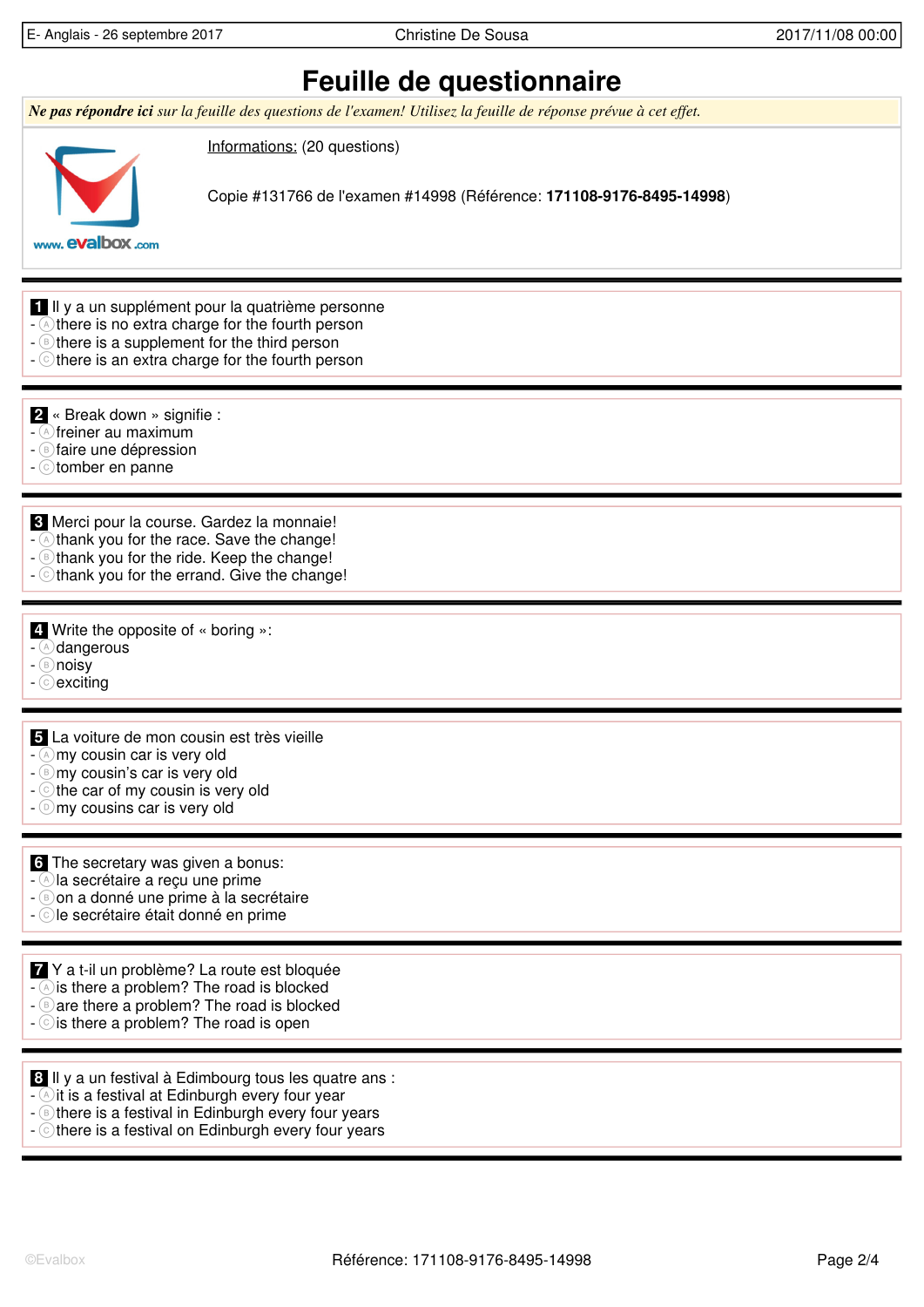